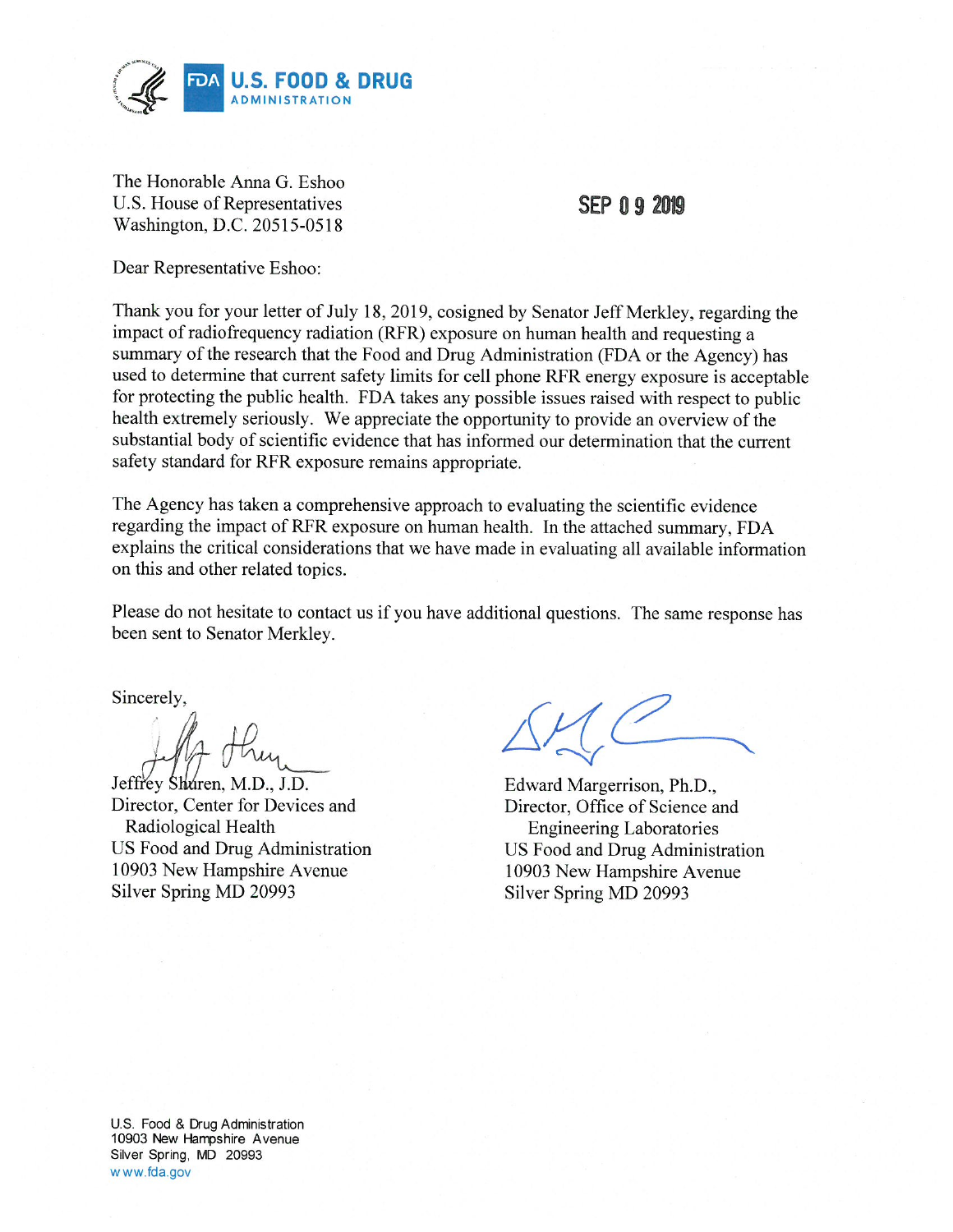# **Summary of the Food and Drug Administration's (FDA) Review of the Scientific Evidence Regarding the Safety of Radio Frequency Radiation (RFR)**

## **FDA's Findings.**

FDA's conclusion that the current safety limits for cell phone RFR exposure remain acceptable for protecting the public health is supported by the considerable body of peerreviewed scientific publications as well as public registries of, for example, cancer rates that show a slight decrease in brain tumors despite the enormous increase in cell phone use over the last two decades. Additionally, the Agency has not seen credible evidence that the roll out of 5G handsets will lead to additional risk for the population.

FDA considers all relevant scientific data on RFR and does not limit its considerations to any specific frequency or modulation due to the increasing use of, for example, Wi-Fi enabled medical devices. The Agency's ongoing evaluations include but are not limited to those frequencies currently being used by cell phones as well as those being considered for future uses (e.g., 5G).

The gold standard for the assessment of risk to public health remains the data and information that is available from studying effects on humans. Animal and laboratory studies can provide useful scientific information, but data on human health is the most informative where it is available. In the case of cell phone handsets, there is abundant evidence to support FDA's conclusion from epidemiological studies, public health surveillance data and supportive laboratory studies. The information on which FDA has based its conclusion is summarized below, together with a description of the methods that the Agency uses for undertaking risk analysis and other relevant scientific information.

#### **Information Sources.**

#### **Peer-Reviewed Publications**

Standard practice in scientific evaluation is to use the broadest set of credible information available and then to assess the significance of that information to the question at hand. The most commonly used source of information is the set of peer-reviewed publications that are indexed through Medline and typically retrieved through PubMed, which currently references over 29 million citations of biomedical literature. FDA uses this source as well as more specific sources of information where appropriate. For the ongoing monitoring of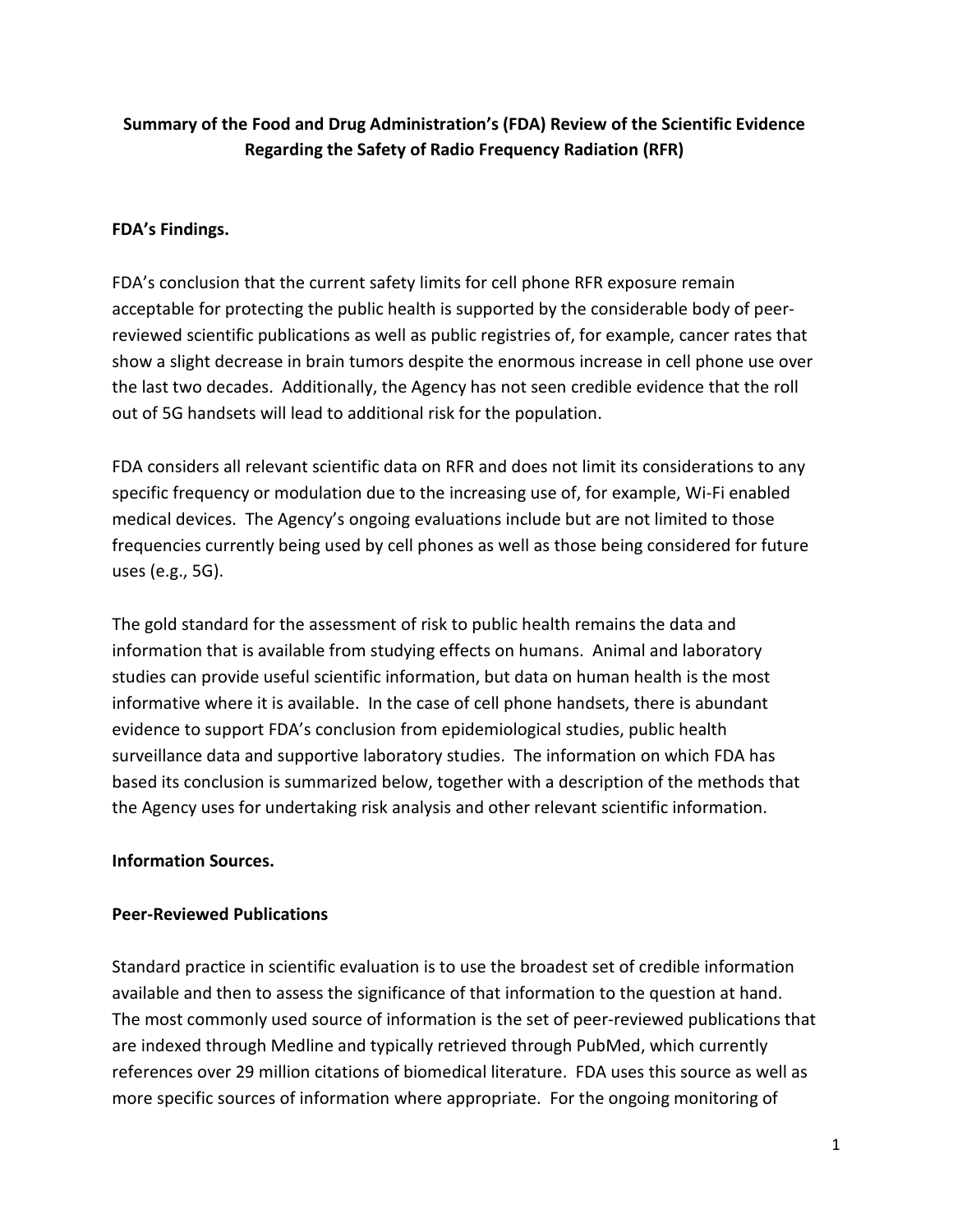possible effects of RFR, for example, the Agency also uses the Electromagnetic Frequency (EMF) Portal [1] as a potential source for peer-reviewed papers to ensure as wide a coverage as possible.

FDA also considers independent studies that are separately published, although the Agency often undertakes its own review of the papers analyzed in those reports in order to assess validity and applicability to the United States. Recent examples of independent studies that FDA considered include the 2013 International Agency for Research on Cancer (IARC) study [6], the European Commission's Scientific Committee on Emerging and Newly Identified Health Risks (SCENIHR 2015, [11]), the Swedish Radiation Safety Authority's (SSM) Scientific Council reports on EMF [12-17], and the 2017 reports from the National Toxicology Program studies on the effects of whole body irradiation of rodents [7 and 8], as well as other reports [3-5,18].

The main health outcome on which FDA focuses (for the current question regarding whether or not there are safety risks to patients from RFR emitted by cellphone handsets) relates to the onset of cancer formation, known as tumorigenesis. FDA focuses on this health outcome specifically because of public health concerns about possible effects of RFR emissions , although FDA considers all public health concerns that are discerned from FDA's evaluation of scientific evidence. The Agency examines evidence for any possible causal relationship between RFR exposure and tumorigenesis based on both *in vivo* (animal) studies as well as available epidemiological evidence pertaining to RFR exposure.

#### **Epidemiological Studies and Public Health Surveillance Data**

Based on FDA's ongoing evaluation, the available epidemiological and cancer incidence data continues to support the Agency's position that there are no quantifiable adverse health effects in humans caused by exposures at or under the current cell phone exposure limits.

In the last decade, there have been approximately 70 relevant epidemiological studies, mostly consisting of case-control studies and specifically excluding individual case reports, that have been published as peer-reviewed scientific evidence. As part of our ongoing monitoring activities, we have analyzed these publications for specific outcomes including brain tumors and other tumors as well as other potential adverse events. While some studies have suggested correlations between cellphone use and some tumors [20], there is no clear and consistent pattern that has emerged. As an example of the complexity of the situation, a large cohort study on skin cancers [10] appeared to demonstrate a borderline increase for basal cell carcinoma among women with 5-9 years of mobile phone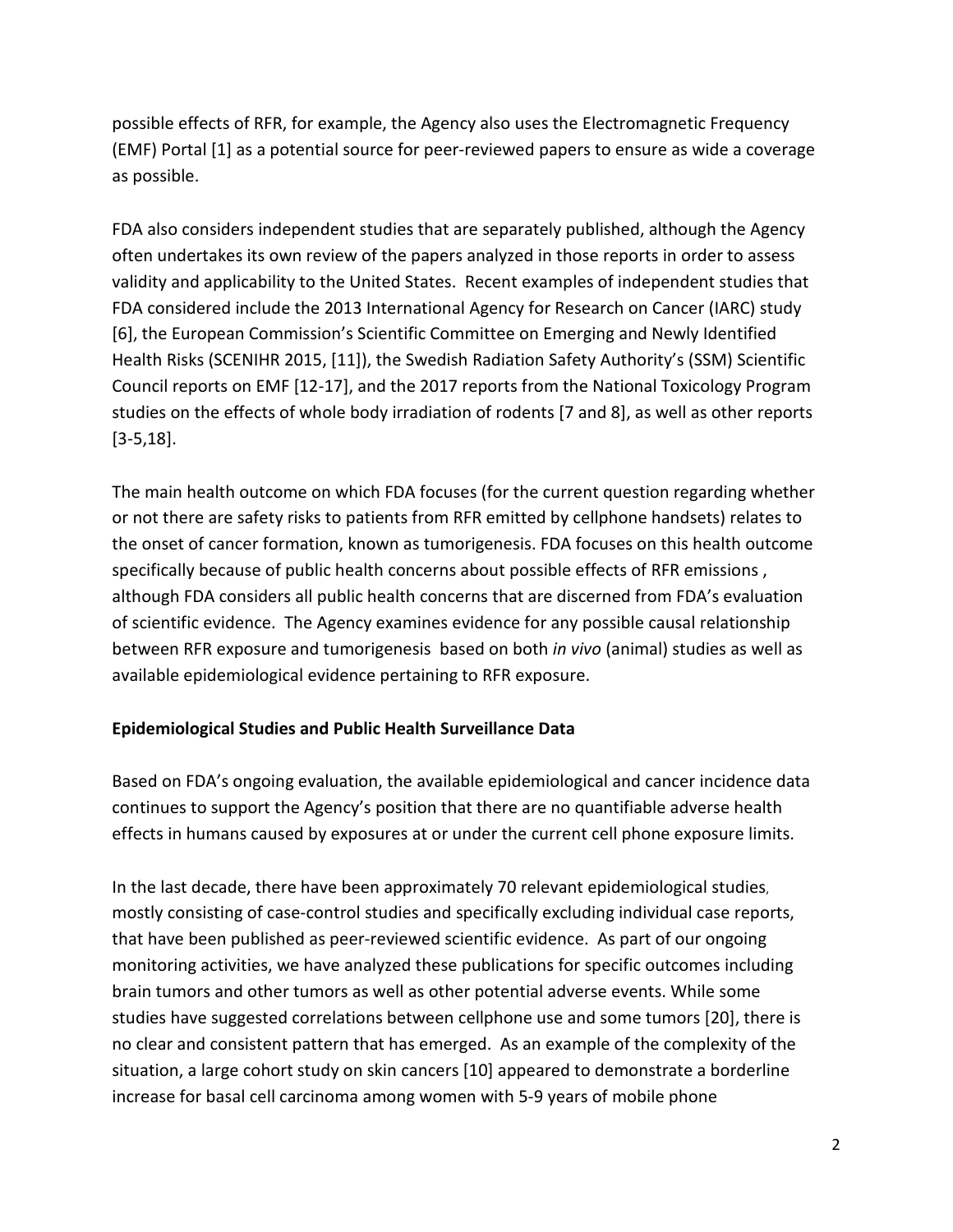subscription. This slightly elevated risk, however, was not apparent in the population with longer subscriptions (10-12 years or over 13 years). Under the principles of dose response, a higher dose or amount of a causative agent will lead to a higher or similar effect, but not a reduced effect. The findings briefly described above do not adhere to this principle (where longer cellphone use did not lead to a higher health risk) and therefore are likely to be the result of chance – a false positive.

We also monitor the Surveillance, Epidemiology, and End Results (SEER) database maintained by the National Cancer Institute (NCI) at the National Institutes for Health (NIH), which continues to show that brain cancer rates are not increasing despite the significant uptake of cell phone usage. Ascribing changes in population-based health related outcomes to single causes is always challenging. Even so, there are highly reliable statistics on the current rates of cancer in the US population, and FDA continues to believe that studying the population rates of brain cancer is an appropriate marker for the assessment of risks to public health that may be associated with cell phone use. Data from the SEER database for brain and other nervous system cancer incidence rates shows that from 2000 to 2016 the rate of such cancers has gone down from a rate of 6.9 per 100,000 (confidence intervals 6.7 – 7.0) in 2000 to a rate of 5.9 cases per 100,000 (confidence interval 5.8 to 6.1) in 2016. NCI also estimates that from 1987 to 2016, the rate of such tumors has been dropping by approximately 0.2% per year.  $1$ 

The NCI data clearly demonstrate that there is no widespread rise in brain and other nervous system cancers in the last (nearly) two decades despite the enormous increase in cell phone handsets use during this period. The Pew Research Center estimates that from 2002 to 2019, the percentage of the population owning a cell phone or smartphone has risen from 62% to 96%, and yet there is a small decrease in brain and other nervous tissue cancer rates. This is not a likely scenario if cell phones are causing cancer. ..

#### *In Vivo* **Scientific Studies**

There is no clear evidence that RFR exposure at levels experienced by the public from cell phone use leads to tumorigenesis in published *in vivo* studies.

Over the last decade, there have been approximately 125 articles relating to the study of RFR on animals; however, none have demonstrated convincing evidence that localized

 <sup>1</sup> seer.cancer.gov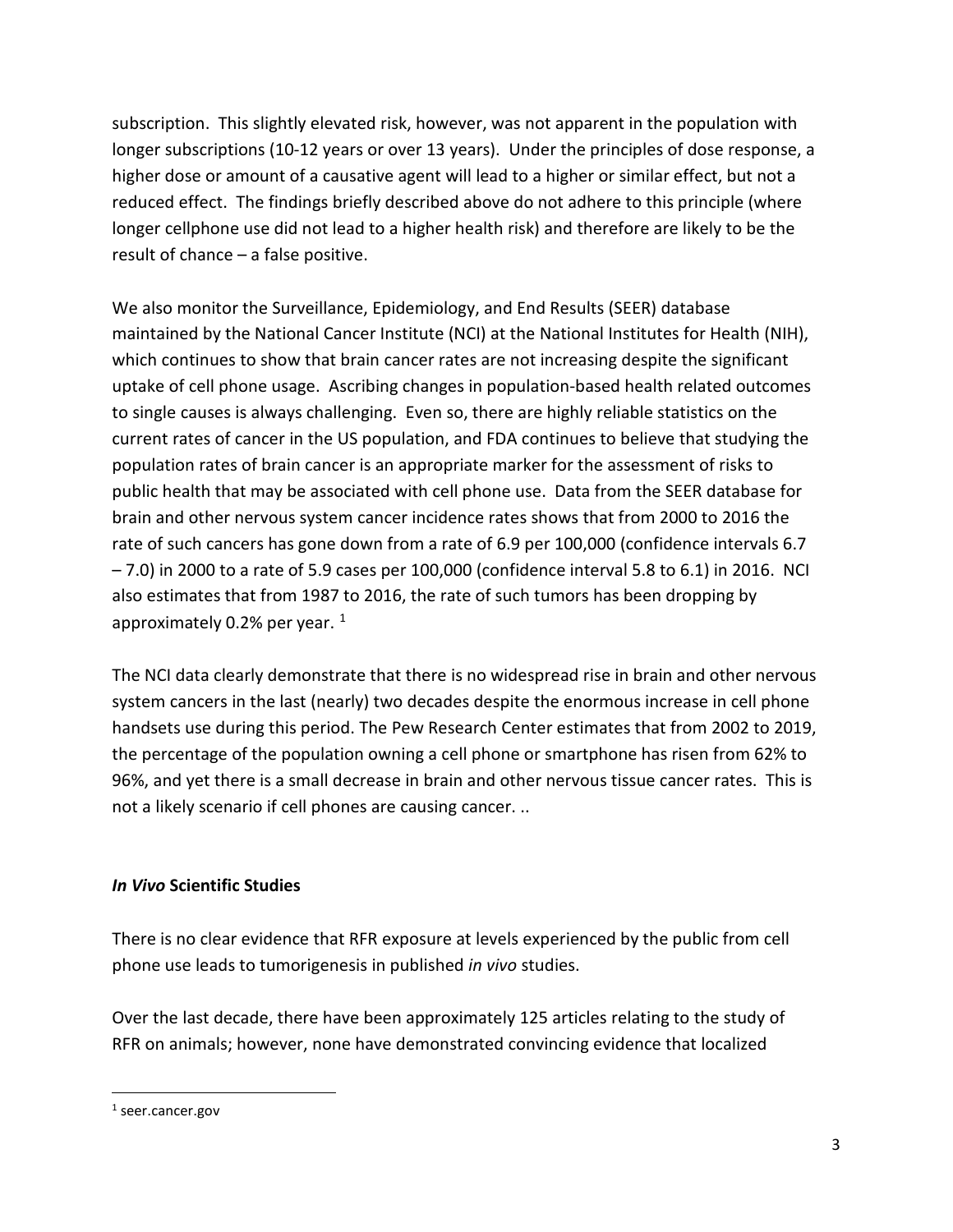exposure of RFR at levels that would be encountered by cell phone users can lead to adverse effects.

*In vivo* studies assessing possible adverse or other effects of RFR are extremely challenging studies to design and undertake for several reasons. These reasons include the engineering considerations of applying a RFR field to animals that may specifically simulate, for example, the localized exposure of tissue to a cell phone held to the ear. Many researchers therefore undertake whole body exposure of the animals to the RFR radiation to overcome the challenges noted above. However, the effects of whole body exposure data may not reflect what happens in the real-world situation of localized exposure around the ear from a handset.

There are also considerable difficulties in determining the specific absorption rate (SAR) RFR that animals may be exposed to in a study setting and relating that to human exposure. It is possible, for example, to determine the level of RFR that is generated, but equating that level to the amount that is absorbed in an animal cannot be done. Additionally, it is difficult to separate the effects of direct RFR exposure, if there are any that occurred, from the welldocumented indirect effects of temperature rise (the only proven biological mechanism of RFR on tissue) and the stress encountered by experimental animals from whole body exposure even in the minority of scientific reports that suggest a link. Both increased body temperature and stress from any cause have been linked to an increase risk for developing tumors in animals.

Given the difficulties of conducting *in vivo* studies on the effects of RFR described above and the widespread use of cell phones, epidemiological and real-world evidence tend to provide more relevant and accurate information related to possible risk from RFR exposure caused by cell phone use. *In vivo* studies are clearly of immense value in medical science, but they are less useful than studying effects on the human population, where that is feasible.

#### **FDA Review of NTP Reports**

As we have stated in the past, the Agency disagrees with the conclusions of the rodent studies conducted by the National Toxicology Program (NTP) at the request of FDA [7 and 8]. These studies were conducted with high power levels of RFR over the whole body of the experimental rodents in intervals (10 minutes on 10 minutes off) for 2 years. FDA disagrees with the study's conclusions because the study design did not reflect the levels to which people are exposed to cell phone use and entailed the same problems as other whole body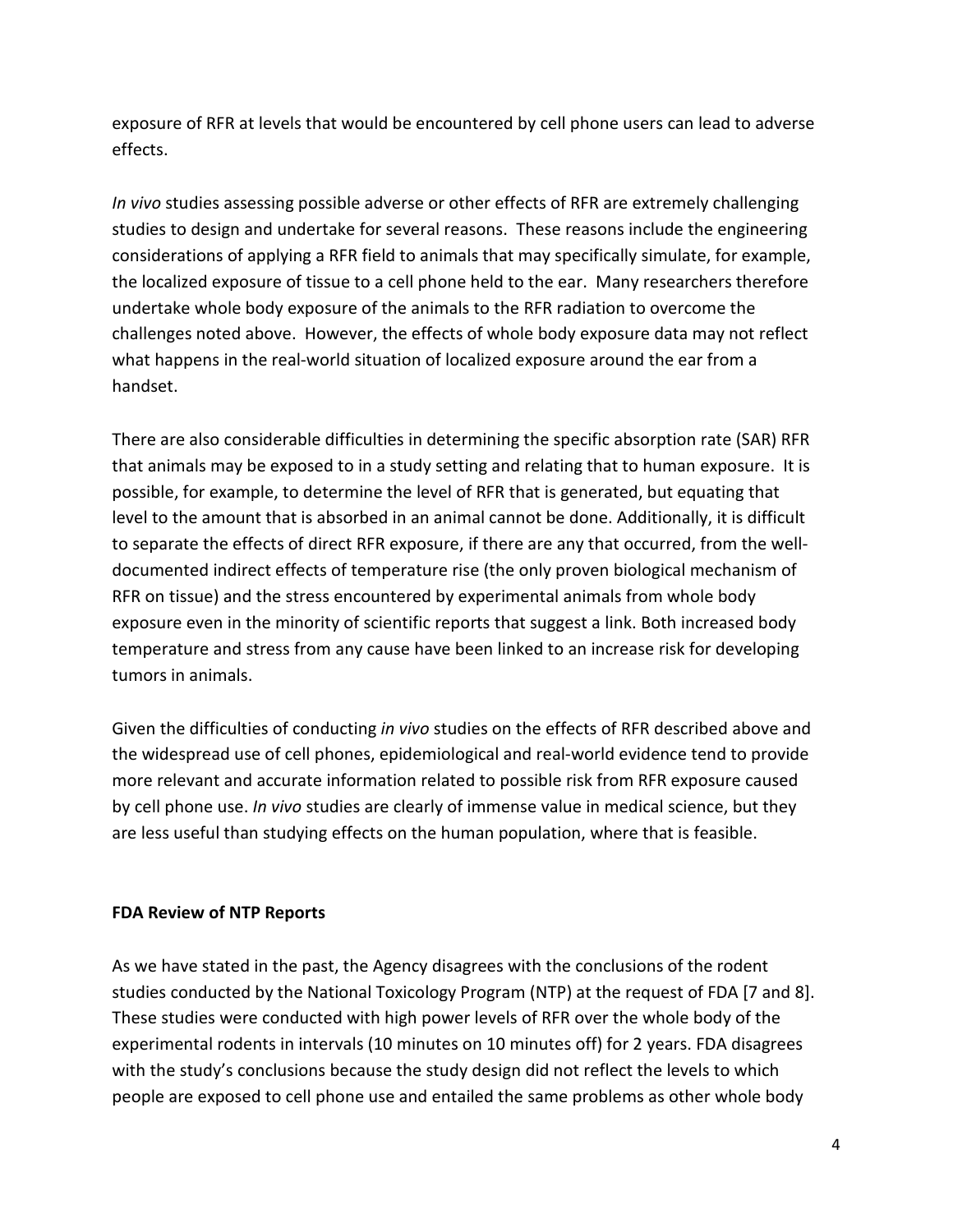*in vivo* animal exposure studies. In addition to the *in vivo* study concerns we noted earlier about extrapolating the results of such studies to local effects in the human body, the NTP studies also did not adequately account for other possible causes of health effects resulting from such indirect influences as temperature rises and stress to the animals. Furthermore, no effects were seen in mice of either sex or in female rats. As noted by the director of the NTP studies in the NIH Press Release accompanying the study results, "The levels and duration of exposure to RFR were much greater than what people experience with even the highest level of cell phone use, and exposed the rodents' whole bodies. So, these findings should not be directly extrapolated to human cell phone usage".

#### **No New implications for 5G**

As part of this summary of FDA's conclusions, it is important to address concerns about the implications of 5G technology. While many of the specifics of 5G remain ill-defined at this point in time, it is known that 5G cellphones will likely use higher frequencies than those currently in use [2]. The current body of scientific evidence covers these frequencies and the fundamental physics involved has been well understood for many years. The slightly higher frequencies are associated with correspondingly higher energy levels, but remain significantly lower than the energies associated with other forms of electromagnetic waves, including visible light. Additionally, these higher frequencies are known to penetrate less deeply into tissue compared with the frequencies currently in use for cellphones [19]. All frequencies used for communications (and visible light) are classified as non-ionizing (i.e. these frequencies do not carry sufficient energy to cause atoms or molecules to lose electrons and become ionized). This is in stark contrast to the energies associated with, for example, X-rays or gamma rays, which carry up to a billion times more energy than the radio wave frequencies in use by cell phones, and are well documented as a cause of cancer. Based on this information, the new 5G technologies are unlikely to pose additional risks to health for individuals. FDA will continue to monitor scientific information as it becomes available regarding the impacts of 5G.

#### **References.**

1. EMF Portal (https://www.emf-portal.org/en/article/overview/category/mobilecommunications-med-bio/g-85/t-85002?pageSize=50&pageIndex=0&view=list#level-4)

2. FCC.GOV/5G

3. Health Council of the Netherlands. 2013. 'Mobile phones and cancer Part 1 epidemiology of tumors in the head 2013', Report.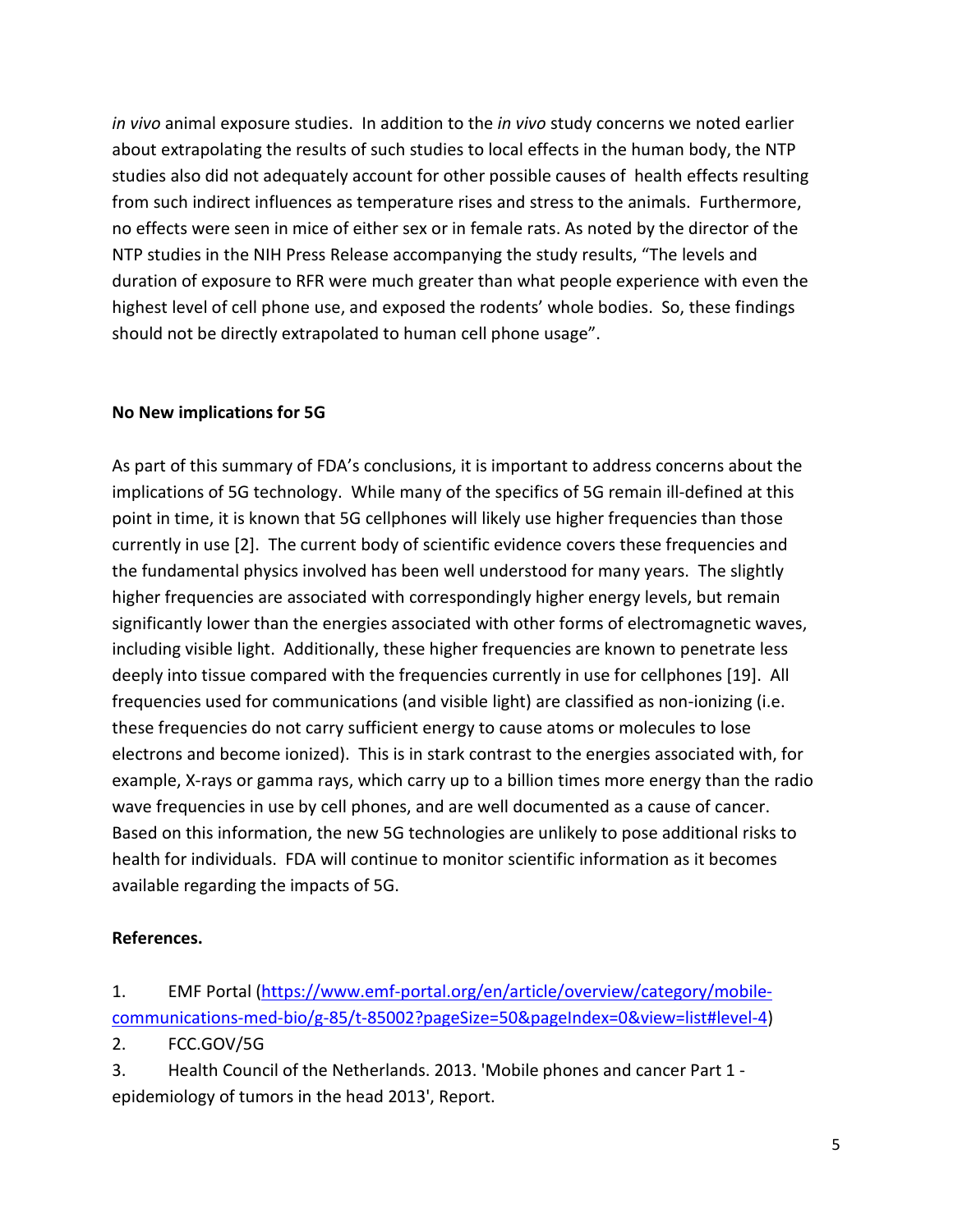4. Health Council of the Netherlands———. 2014. 'Mobile phones and cancer Part 2 - Animal studies on carcinogenesis 2014', Report.

5. Health Council of the Netherlands.———. 2016. 'Mobile phones and cancer Part 3 Update and overall conclusions from epidemiological and animal studies', Report.

6. IARC (2013). "Non-Ionizing Radiation, Part 2: Radiofrequency Electromagnetic Fields" Monograph 102.

7. National Toxicology Program (2018) Technical Report TR-595. Toxicology and Carcinogenesis Studies in Hsd:Sprague Dawley SD Rats Exposed to Whole-Body Radio Frequency Radiation at a Frequency (900 Mhz) and Modulations (GSM and CDMA) Used by Cell Phones

8. National Toxicology Program (2018) Technical Report TR-596. Toxicology and Carcinogenesis Studies in B6C3F1/N Mice Exposed to Whole-Body Radio Frequency Radiation at a Frequency (1,900 MHz) and Modulations (GSM and CDMA) Used by Cell Phones

9. Pew Research. https://www.pewinternet.org/fact-sheet/mobile/

10. Poulsen, A. H., Friis, S., Johansen, C., Jensen, A., Frei, P., Kjaear, S. K., Schuz, J. (2013). Mobile phone use and the risk of skin cancer: a nationwide cohort study in Denmark. Am J Epidemiol, 178(2), 190-197. doi: 10.1093/aje/kws426

11. Scientific Committee on Emerging and Newly Identified Health Risks (SCENIHR). 2015. 'Potential health effects of exposure to electromagnetic fields (EMF) ', European Commission Report.

12. Swedish Radiation Safety Authority (SSM)'s 2018. "Recent Research on EMF and Health Risk Twelfth report from SSM's Scientific Council on Electromagnetic Fields, 2017." In.: Swedish Radiation Safety Authority (SSM).

13. Swedish Radiation Safety Authority (SSM)'s SSM's Independent Expert Group on Electromagnetic Fields. 2010. "Recent Research on EMF and Health Risk Seventh annual report from SSM:s Independent Expert Group on Electromagnetic Fields, 2010."

14. Swedish Radiation Safety Authority (SSM)'s SSM's Scientific Council on Electromagnetic Fields. 2014. "Recent Research on EMF and Health Risk, Ninth report from SSM's Scientific Council on Electromagnetic Fields."

15. Swedish Radiation Safety Authority (SSM)'s SSM's Scientific Council on Electromagnetic Fields. 2013. "Research: Eighth report from Swedish Radiation Safety Authority's Scientific Council on Electromagnetic Fields."

16. Swedish Radiation Safety Authority (SSM)'s Scientific Council on Electromagnetic Fields. 2015. "Recent Research on EMF and Health Risk – Tenth report from SSM's Scientific Council on Electromagnetic Fields."

17. Swedish Radiation Safety Authority (SSM)'s Scientific Council on Electromagnetic Fields. 2016. "Recent Research on EMF and Health Risk – Eleventh report from Swedish